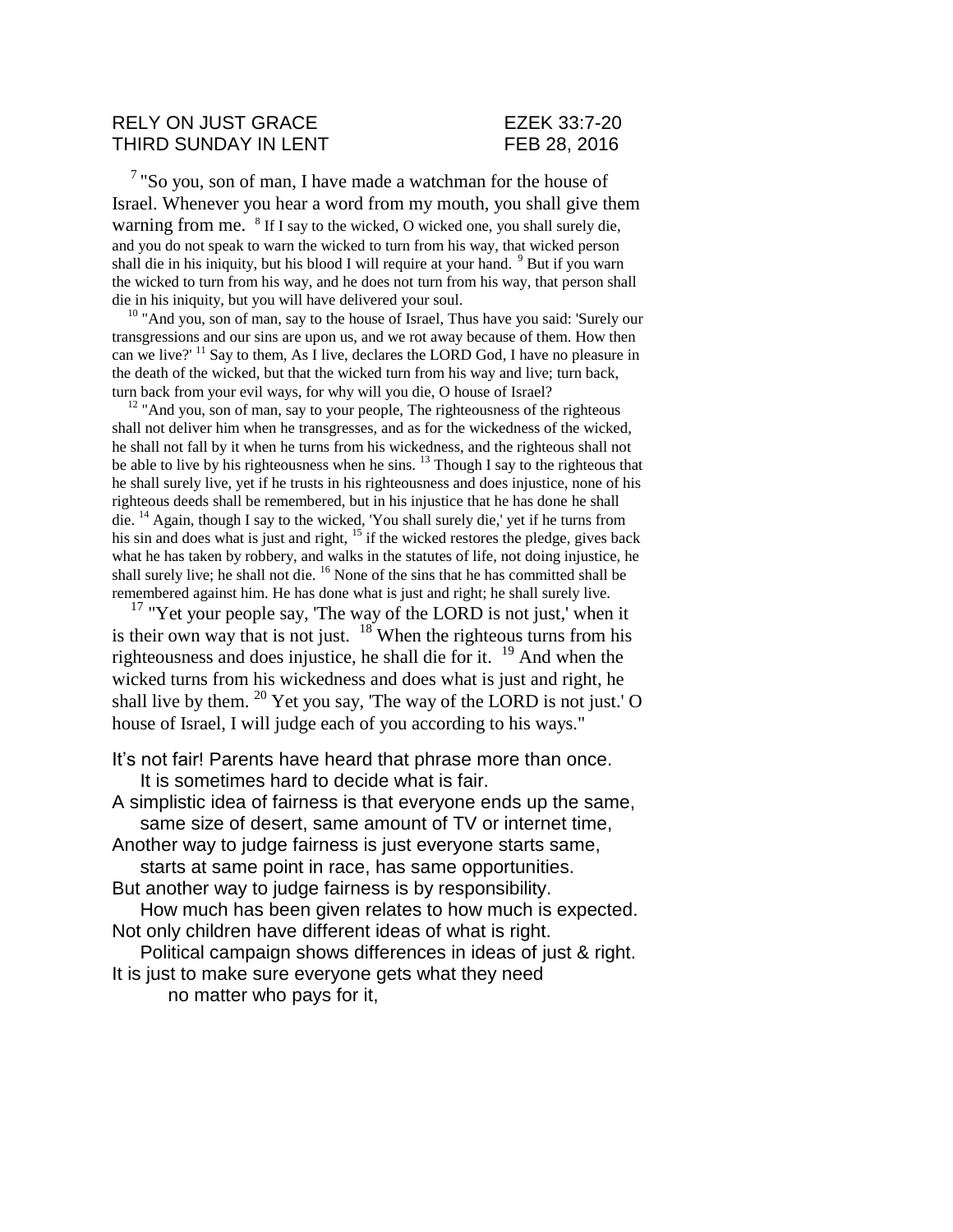or just to make sure everyone gets to keep what they have or use what they have earned. One principle of justice in our system of government is that everyone is to be free to do what they want & feel. But there is problem when your right to what you want interferes with my right to what I want. Christians have a different idea of what is right, that instead of doing just what they want or feel, everyone should do what God wants and says is right. But different Christians disagree on what that is. So people cry, that is not right or fair. Ancient Israel also had objections to God's ways. At time of Ezekiel, because of their disobedience, God allowed Babylonians to take over, even though they were more sinful than Israel. Ezekiel's compatriots cry, God is being unjust. God says, No, you are getting what you deserve. In text, God cuts through all the red tape of who deserves what by pointing out the redeemed are to live by God's law but sinners can only be saved by God's grace. So, DON'T JUST HEAR GOD'S WORD BUT SPEAK IT DON'T JUST BE PARTLY RIGHTEOUS BUT FORGIVEN DON'T JUST GIVE UP ON LIFE BUT REPENT

## DON'T JUST HEAR GOD'S WORD BUT SPEAK IT

 $\frac{7}{1}$  "So you, son of man, I have made a watchman for the house of Israel. Whenever you hear a word from my mouth, you shall give them warning from me. <sup>8</sup> If I say to the wicked, O wicked one, you shall surely die, and you do not speak to warn the wicked to turn from his way, that wicked person shall die in his iniquity, but his blood I will require at your hand.<sup>9</sup> But if you warn the wicked to turn from his way, and he does not turn from his way, that person shall die in his iniquity, but you will have delivered your soul.

One thing that may not seem fair to us

is being punished for what someone else does. If someone in classroom does wrong, maybe talks too much, should everyone loose privileges or recess time? Yet when some people abuse rights and do wrong, we all may give up some of our liberties in order to enforce laws that keep them under control.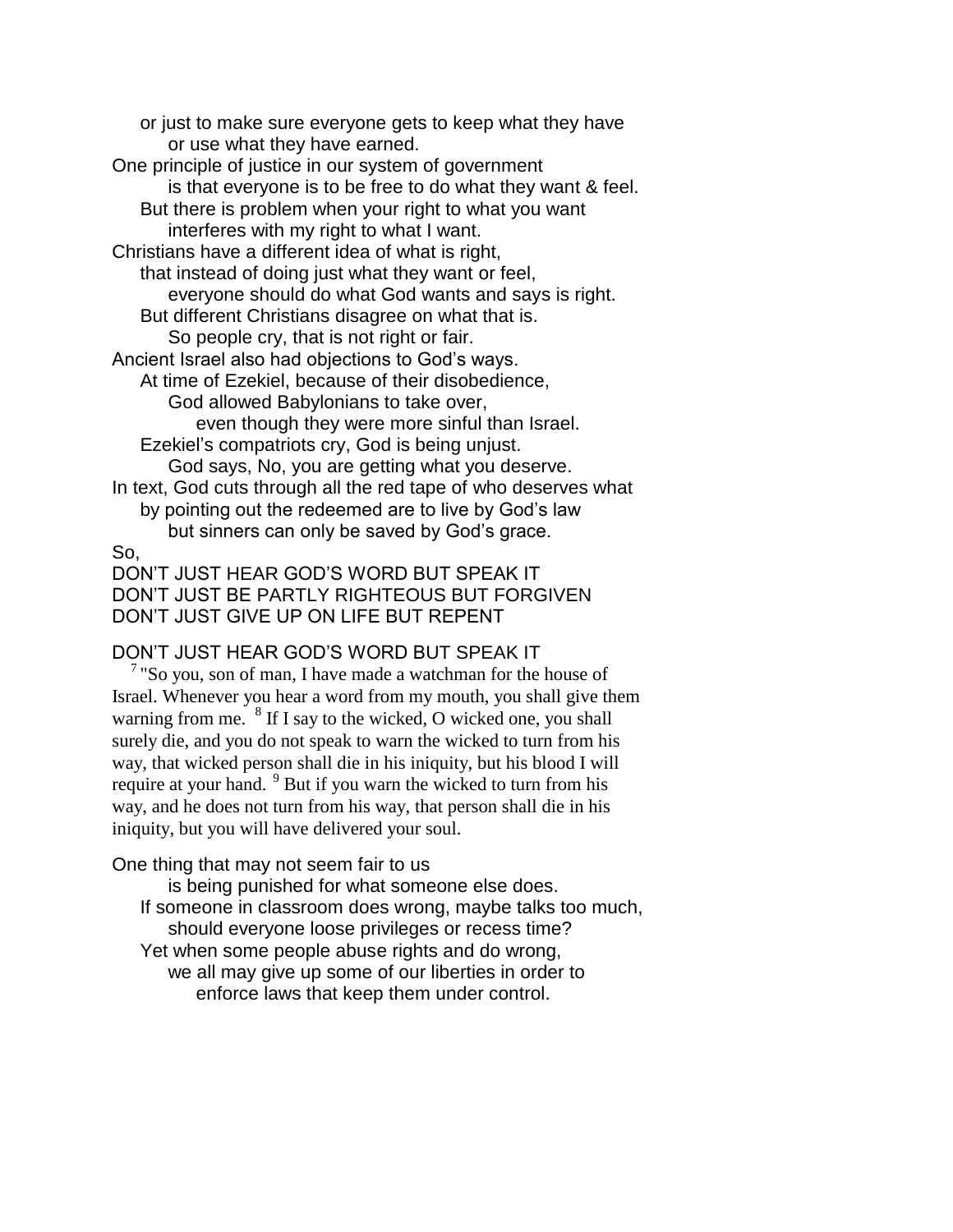God tells Ezekiel he is appointed as a watchman.

- A watchman is responsible for announcing what he sees whether it is approaching danger or good things.
- If people are hurt because he doesn't do his job, he is held responsible.

If you know someone is about to commit crime but keep quiet, you can be charged as accessory.

- If you know there is fire, the right thing to do is warn others, not just save yourself.
- One thing that is basic in God's law is that we are responsible for caring about other people because we are people of God who cares about everyone.
- One reason we are watchmen is because of what God gives us. How much is expected relates to how much is given.
- God says, Whenever you hear a word from my mouth,

you shall give them warning from me

God has given us his words. We know them from Bible.

We are responsible for speaking God's word that we know. One way to recognize rightness of this is to think about

what if we never learned about the gospel because those before us did not faithfully preserve it and pass it on.

Now we are responsible for not just letting it die with us. This means we are to share both law and gospel

with our children, passing it on to next generation. but also for speaking out about it in public discourse.

If nation is destroyed when watchman didn't speak out, what he has is destroyed too.

If society is ruined because when we don't speak out we can't just say, Well I am doing what is right. Where we live is ruined too.

When society is endangered by accepting wrong behavior,

we are responsible for speaking out about God's law, saying clearly, this is what is right.

whether others want to listen to us or not.

But also, because of real danger of punishment for sin we are to clearly speak Gospel of how God saves, even though it may not be believed either.

At same time, we ourselves need to keep hearing law & gospel.

DON'T JUST BE PARTLY RIGHTEOUS BUT FORGIVEN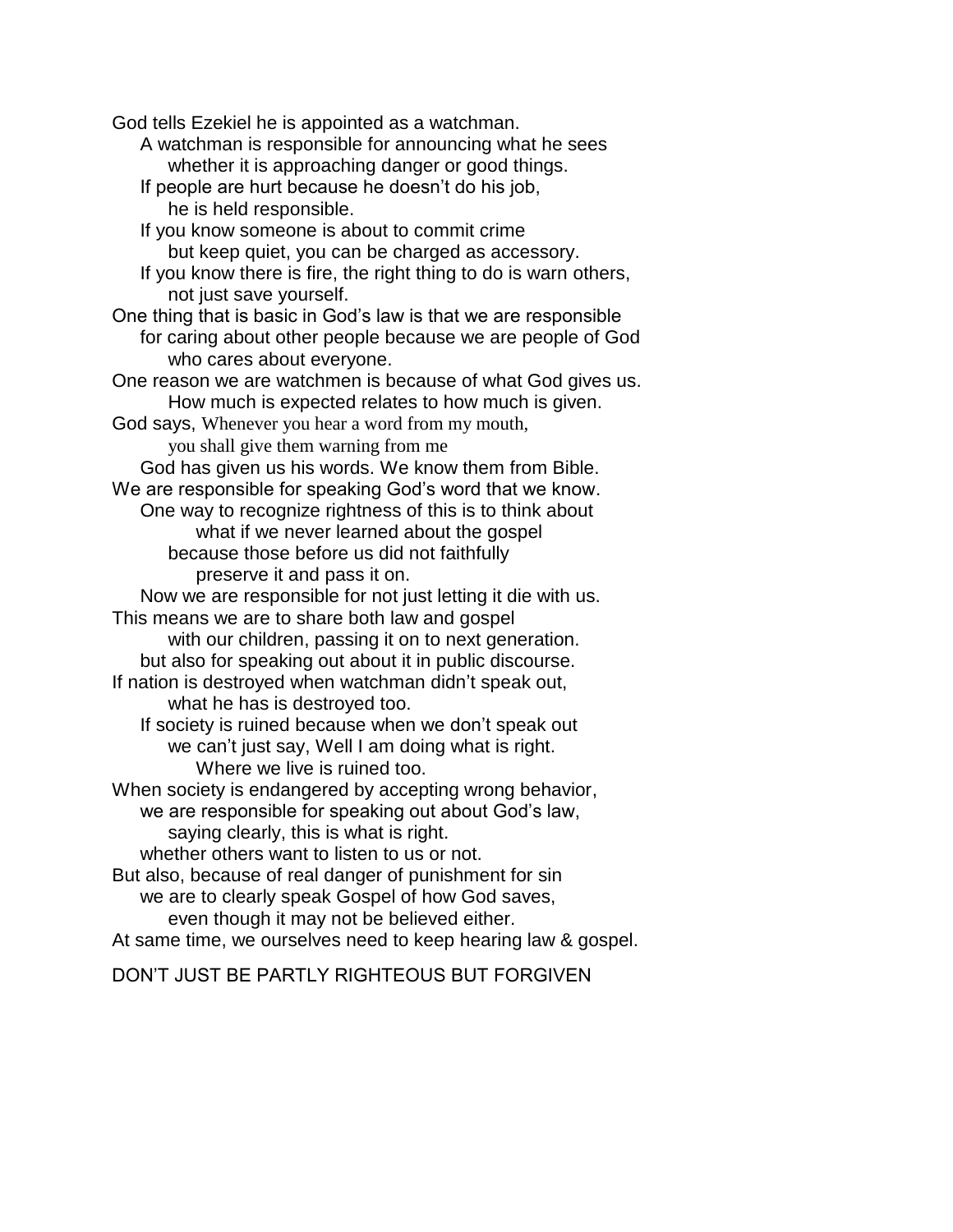$12$  "And you, son of man, say to your people, The righteousness of the righteous shall not deliver him when he transgresses, and as for the wickedness of the wicked, he shall not fall by it when he turns from his wickedness, and the righteous shall not be able to live by his righteousness when he sins. <sup>13</sup> Though I say to the righteous that he shall surely live, yet if he trusts in his righteousness and does injustice, none of his righteous deeds shall be remembered, but in his injustice that he has done he shall die.  $^{14}$  Again, though I say to the wicked, 'You shall surely die,' yet if he turns from his sin and does what is just and right, … <sup>16</sup> None of the sins that he has committed shall be remembered against him. He has done what is just and right; he shall surely live.

We who know what is right need to warn others about sin. or we will deserve to suffer along with them. Once we have done that, and when we ourselves live according to God's word better than others, does that mean we deserve to be saved? No. That is another thing that doesn't seem fair to us. Our righteousness doesn't give us credit with God. I have cards from stores that give points for purchases but you have to get minimum number of points in order to be able to use them. So if I don't shop there enough, they are useless hassle. The only way my righteousness would give me any credit is if I was totally righteous my whole life. If I sin before I die, I lose all my points. Is that fair? If you turn water on in one bathtub for one minute and turn on water in another bathtub for two minutes, when you turn the water off, how much more water is there in the second bathtub? But If you turn a light on in one room for one hour and turn a light on in another room for two hours, when you turn the lights off, how much more light is there in the second room? Both are totally dark! This is the way it is with our righteousness. Righteousness is obeying God, but if we don't continue, it is not righteousness. This is why Paul writes to Corinthians,

let anyone who thinks that he stands take heed lest he fall. Both today's gospel and epistle emphasize all need to repent.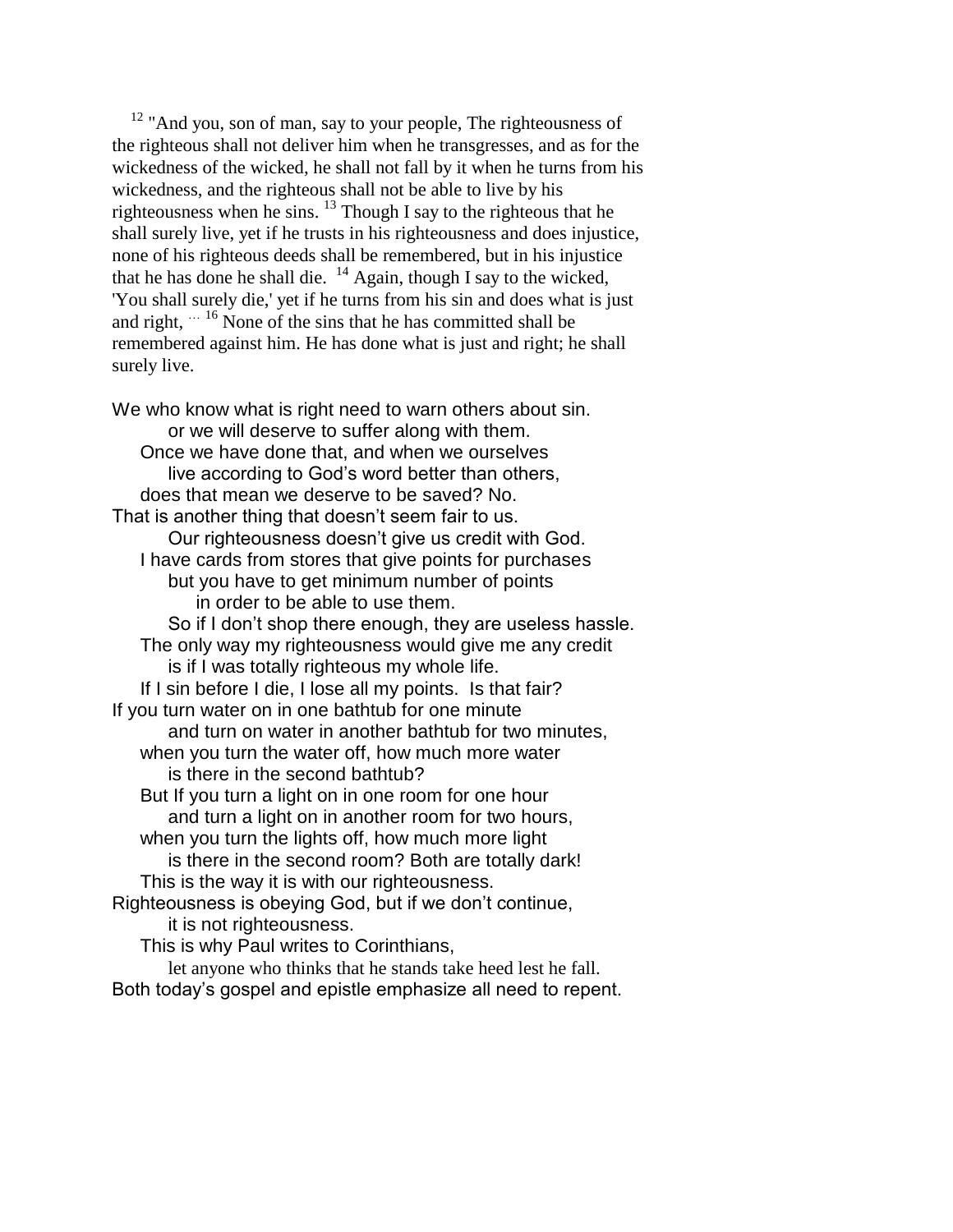We can never rely on self confident self-righteousness The only real righteousness is righteousness of Christ, the only one who completely did right his whole life, This righteousness is given to us by God's grace through faith when we repent and are forgiven. Once again, fairness is being responsible for what we are given. When we are forgiven & saved, when we know God's word, we are responsible to live according to it in doing right. And we save ourselves a lot of misery and grief and receive great benefits from doing so. But even though we are expected to live in doing right we must never expect to live by doing right. It is not unfair that the righteous can still lose everything because God always promises grace to those who deserve nothing.

## DON'T JUST GIVE UP ON LIFE BUT REPENT

<sup>10</sup> "And you, son of man, say to the house of Israel, Thus have you said: 'Surely our transgressions and our sins are upon us, and we rot away because of them. How then can we live?' <sup>11</sup> Say to them, As I live, declares the LORD God, I have no pleasure in the death of the wicked, but that the wicked turn from his way and live; turn back, turn back from your evil ways, for why will you die, O house of Israel?

Ezekiel has warned people of Israel God will punish them for their unfaithfulness and rejection of his ways. and so their kingdom will surely fall to evil enemies. Their reaction is same as some children when punished: all right then, since I can't be good enough, I give up. I quit even trying to do right because it is hopeless. Those who sin often don't see how they can live without doing things they want. They don't trust God's providing. But then, when called to repent, they don't see how they can live if God's warnings are true. They don't trust Gods' grace. But God's providing and his warning & his grace are all true. God doesn't want us to die but to live and so he keeps on giving us life.; It may seem unfair to us that those who keep doing wrong keep getting second chances, that those who waste all they get keep getting more.

But what is fair is that this is true for all of us.